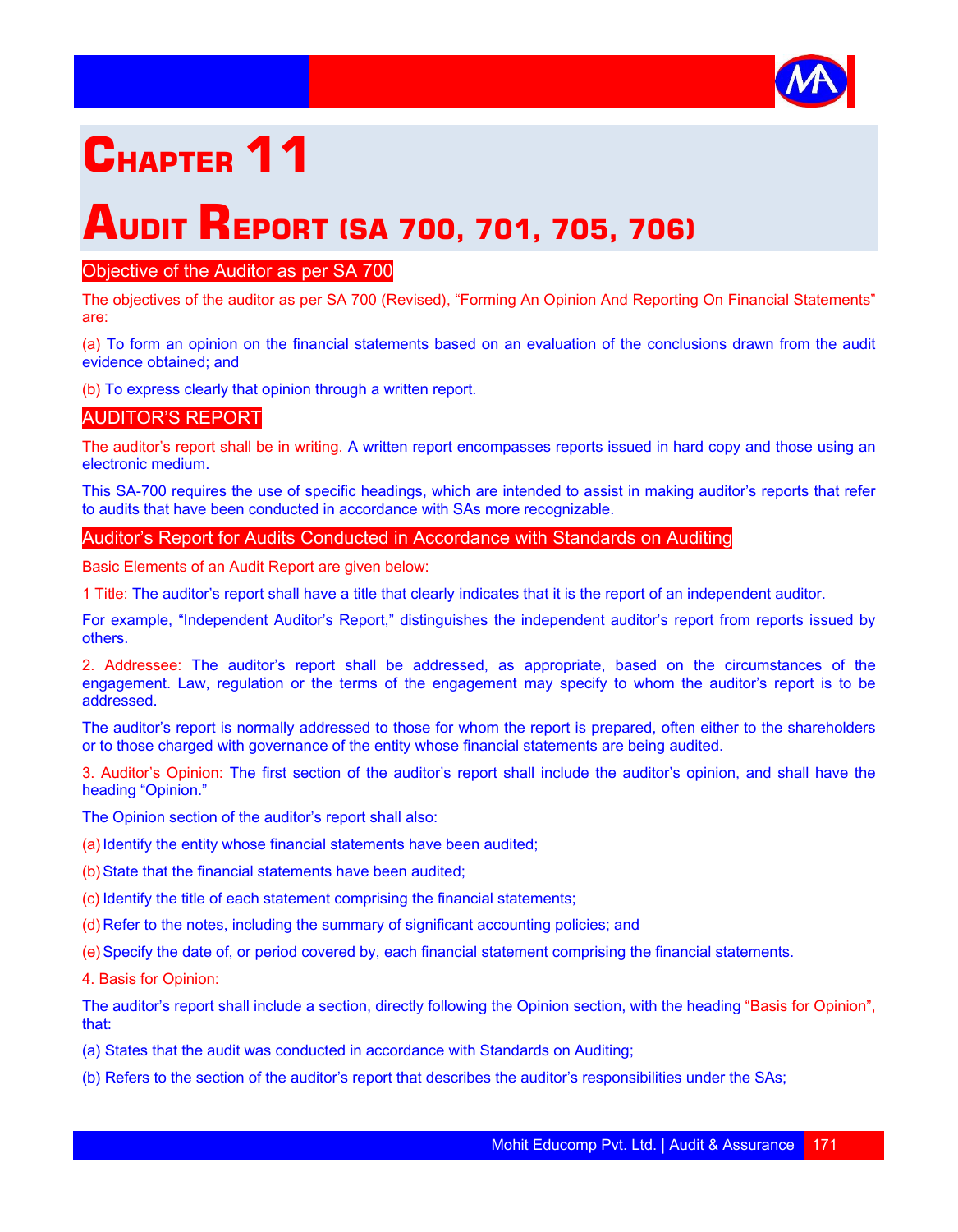

(c) Includes a statement that the auditor is independent of the entity in accordance with the relevant ethical requirements relating to the audit and has fulfilled the auditor's other ethical responsibilities in accordance with these requirements.

(d) States whether the auditor believes that the audit evidence the auditor has obtained is sufficient and appropriate to provide a basis for the auditor's opinion.

5. Going Concern: Where applicable, the auditor shall report in accordance with SA 570 (Revised).

6. Key Audit Matters: For audits of complete sets of general purpose financial statements of listed entities, the auditor shall communicate key audit matters in the auditor's report in accordance with SA 701.

When the auditor is otherwise required by law or regulation or decides to communicate key audit matters in the auditor's report, the auditor shall do so in accordance with SA 701.

Law or regulation may require communication of key audit matters for audits of entities other than listed entities.

7. Responsibilities for the Financial Statements: The auditor's report shall include a section with a heading "Responsibilities of Management for the Financial Statements."

This section of the auditor's report shall describe management's responsibility for:

(a) Preparing the financial statements in accordance with the applicable financial reporting framework, and for such internal control as management determines is necessary to enable the preparation of financial statements that are free from material misstatement, whether due to fraud or error;[because of the possible effects of fraud on other aspects of the audit, materiality does not apply to management's acknowledgement regarding its responsibility for the design, implementation, and maintenance of internal control (or for establishing and maintaining effective internal control over financial reporting) to prevent and detect fraud.] and

(b) Assessing the entity's ability to continue as a going concern and whether the use of the going concern basis of accounting is appropriate as well as disclosing, if applicable, matters relating to going concern. The explanation of management's responsibility for this assessment shall include a description of when the use of the going concern basis of accounting is appropriate.

8. Auditor's Responsibilities for the Audit of the Financial Statements:

This section of the auditor's report shall:

(a) State that the objectives of the auditor are to:

(i) Obtain reasonable assurance about whether the financial statements as a whole are free from material misstatement, whether due to fraud or error; and

(ii) Issue an auditor's report that includes the auditor's opinion.

(b) State that reasonable assurance is a high level of assurance, but is not a guarantee that an audit conducted in accordance with SAs will always detect a material misstatement when it exists; and

(c) State that misstatements can arise from fraud or error, and either:

(i) Describe that they are considered material if, individually or in the aggregate, they could reasonably be expected to influence the economic decisions of users taken on the basis of these financial statements; or

(ii) Provide a definition or description of materiality in accordance with the applicable financial reporting framework.

The Auditor's Responsibilities for the Audit of the Financial Statements section of the auditor's report shall further:

(a) State that, as part of an audit in accordance with SAs, the auditor exercises professional judgment and maintains professional skepticism throughout the audit; and

- (b) Describe an audit by stating that the auditor's responsibilities are:
	- 1. To identify and assess the risks of material misstatement of the financial statements.
	- 2. To design and perform audit procedures in response to those risks.
	- 3. To obtain sufficient and appropriate audit evidence.
		- 172 Audit & Assurance | Mohit Educomp Pvt. Ltd.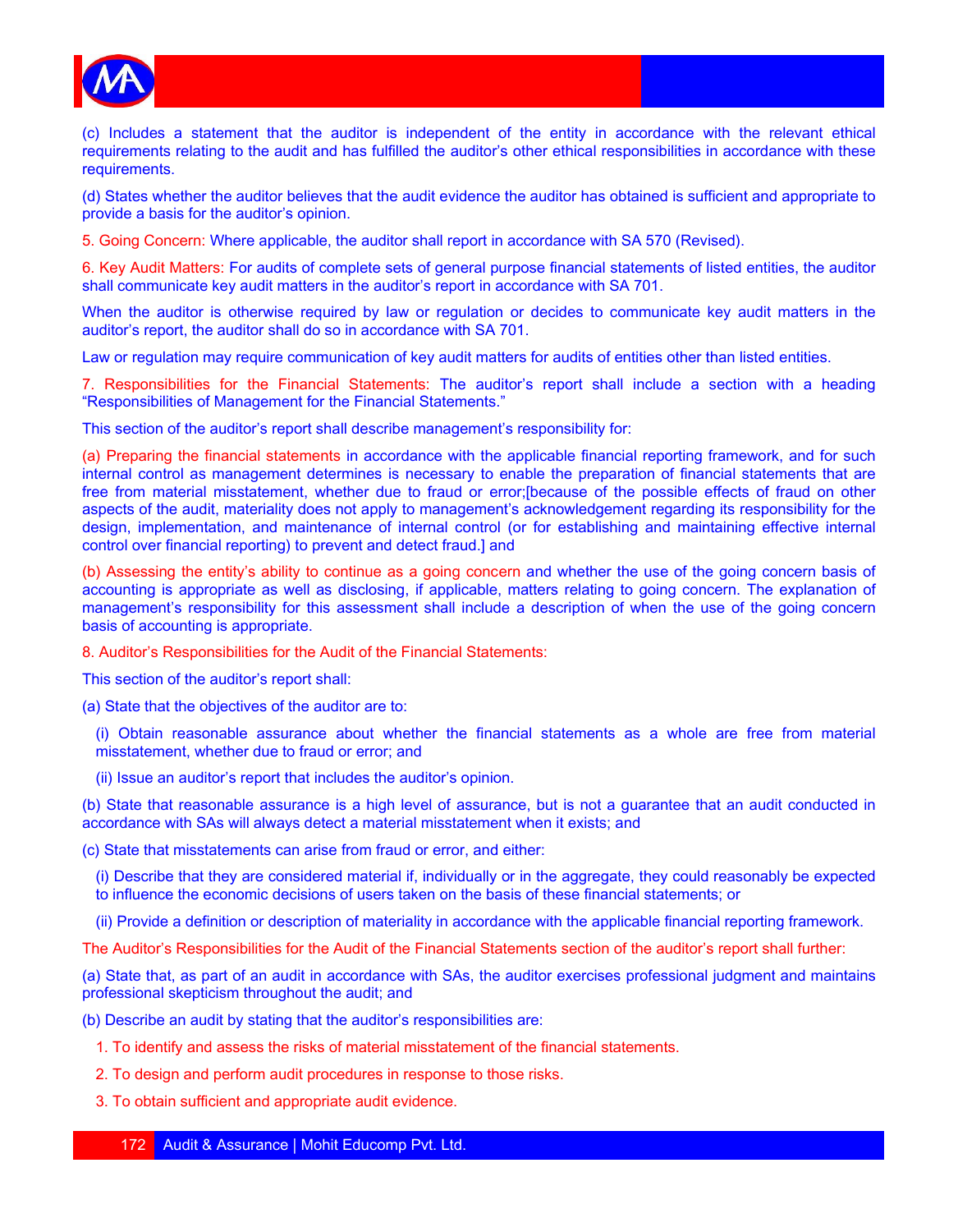

9. Location of the description of the auditor's responsibilities for the audit of the financial statements: The description of the auditor's responsibilities for the audit of the financial statements shall be included:

(a) Within the body of the auditor's report;

(b) Within an appendix to the auditor's report, in which case the auditor's report shall include a reference to the location of the appendix; or

(c) By a specific reference within the auditor's report to the location of such a description on a website of an appropriate authority, where law, regulation or national auditing standards expressly permit the auditor to do so.

10. Other Reporting Responsibilities: If the auditor addresses other reporting responsibilities in the auditor's report on the financial statements that are in addition to the auditor's responsibilities under the SAs, these other reporting responsibilities shall be addressed in a separate section in the auditor's report with a heading titled-

"Report on Other Legal and Regulatory Requirements" or otherwise as appropriate to the content of the section, unless these other reporting responsibilities address the same topics as those presented under the reporting responsibilities required by the SAs in which case the other reporting responsibilities may be presented in the same section as the related report elements required by the SAs.

If other reporting responsibilities are presented in the same section as the related report elements required by the SAs, the auditor's report shall clearly differentiate the other reporting responsibilities from the reporting that is required by the SAs.

If the auditor's report contains a separate section that addresses other reporting responsibilities, the requirements stated above shall be included under a section with a heading "Report on the Audit of the Financial Statements." The "Report on Other Legal and Regulatory Requirements" shall follow the "Report on the Audit of the Financial Statements."

11. Signature of the Auditor: The auditor's report shall be signed. The report is signed by the auditor (i.e. the engagement partner) in his personal name. Where the firm is appointed as the auditor, the report is signed in the personal name of the auditor and in the name of the audit fi rm.

The partner/proprietor signing the audit report also needs to mention the membership number assigned by the Institute of Chartered Accountants of India. They also include the registration number of the firm, wherever applicable, as allotted by ICAI, in the audit reports signed by them.

12. Auditor's Address: The auditor's report shall name specific location, which is ordinarily the city where the audit report is signed.

13 Date of the Auditor's Report: The auditor's report shall be dated no earlier than the date on which the auditor has obtained sufficient appropriate audit evidence on which to base the auditor's opinion on the financial statements, including evidence that:

(a) All the statements that comprise the financial statements, including the related notes, have been prepared; and

(b) Those with the recognized authority have asserted that they have taken responsibility for those financial statements.

The date of the auditor's report informs the user of the auditor's report that the auditor has considered the effect of events and transactions of which the auditor became aware and that occurred up to that date. The auditor's responsibility for events and transactions after the date of the auditor's report is addressed in SA 560.

# INDEPENDENT AUDITOR'S REPORT

To the Members of ABC Company Limited

Report on the Audit of the Standalone Financial Statements1

# **Opinion**

We have audited the standalone financial statements of ABC Company Limited ("the Company"), which comprise the balance sheet as at 31st March 20XX, and the statement of Profit and Loss, *(statement of changes in equity*)2 and statement of cash flows for the year then ended, and notes to the financial statements, including a summary of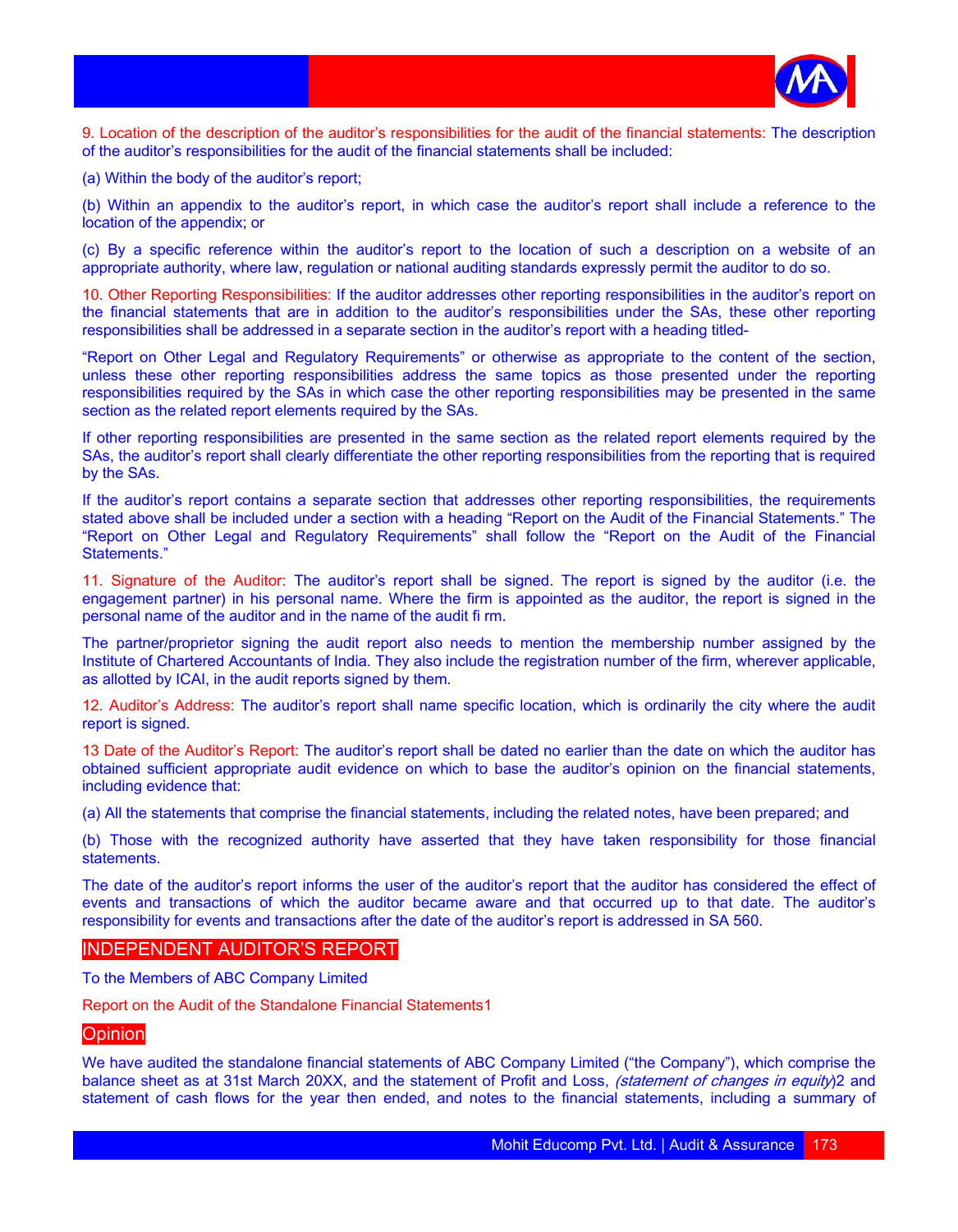

significant accounting policies and other explanatory information [in which are included the Returns for the year ended on that date audited by the branch auditors of the Company's branches located at (location of branches)]3.

In our opinion and to the best of our information and according to the explanations given to us, the aforesaid standalone financial statements give the information required by the Act in the manner so required and give a true and fair view in conformity with the accounting principles generally accepted in India, of the state of affairs of the Company as at March 31, 20XX, and profit/loss, *(changes in equity)4* and its cash flows for the year ended on that date.

#### Basis for Opinion

We conducted our audit in accordance with the Standards on Auditing (SAs) specified under section 143(10) of the Companies Act, 2013. Our responsibilities under those Standards are further described in the Auditor's Responsibilities for the Audit of the Financial Statements section of our report. We are independent of the Company in accordance with the Code of Ethics issued by the Institute of Chartered Accountants of India together with the ethical requirements that are relevant to our audit of the financial statements under the provisions of the Companies Act, 2013 and the Rules thereunder, and we have fulfilled our other ethical responsibilities in accordance with these requirements and the Code of Ethics. We believe that the audit evidence we have obtained is sufficient and appropriate to provide a basis for our opinion.

# Key Audit Matters

Key audit matters are those matters that, in our professional judgment, were of most significance in our audit of the financial statements of the current period. These matters were addressed in the context of our audit of the financial statements as a whole, and in forming our opinion thereon, and we do not provide a separate opinion on these matters.

#### Management's Responsibility for the Standalone Financial Statements

The Company's Board of Directors is responsible for the matters stated in section 134(5) of the Companies Act, 2013 ("the Act") with respect to the preparation of these standalone financial statements that give a true and fair view of the financial position, financial performance, (changes in equity)5 and cash flows of the Company in accordance with6 the accounting principles generally accepted in India, including the accounting Standards specified under section 133 of the Act. This responsibility also includes maintenance of adequate accounting records in accordance with the provisions of the Act for safeguarding of the assets of the Company and for preventing and detecting frauds and other irregularities; selection and application of appropriate implementation and maintenance of accounting policies; making judgments and estimates that are reasonable and prudent; and design, implementation and maintenance of adequate internal financial controls, that were operating effectively for ensuring the accuracy and completeness of the accounting records, relevant to the preparation and presentation of the financial statement that give a true and fair view and are free from material misstatement, whether due to fraud or error.

In preparing the financial statements, management is responsible for assessing the Company's ability to continue as a going concern, disclosing, as applicable, matters related to going concern and using the going concern basis of accounting unless management either intends to liquidate the Company or to cease operations, or has no realistic alternative but to do so.

Those Board of Directors are also responsible for overseeing the Company's financial reporting process.

#### Auditor's Responsibilities for the Audit of the Financial Statements

Our objectives are to obtain reasonable assurance about whether the financial statements as a whole are free from material misstatement, whether due to fraud or error, and to issue an auditor's report that includes our opinion. Reasonable assurance is a high level of assurance, but is not a guarantee that an audit conducted in accordance with SAs will always detect a material misstatement when it exists. Misstatements can arise from fraud or error and are considered material if, individually or in the aggregate, they could reasonably be expected to influence the economic decisions of users taken on the basis of these financial statements.

#### **Other Matter**

We did not audit the fi nancial statements/ information of .................... (number) branches included in the stand alone financial statements of the Company whose financial statements/financial information reflect total assets of Rs. ……………….. as at 31st March 20XX and the total revenue of ` ………………. for the year ended on that date, as considered in the standalone financial statements/information of these branches have been audited by the branch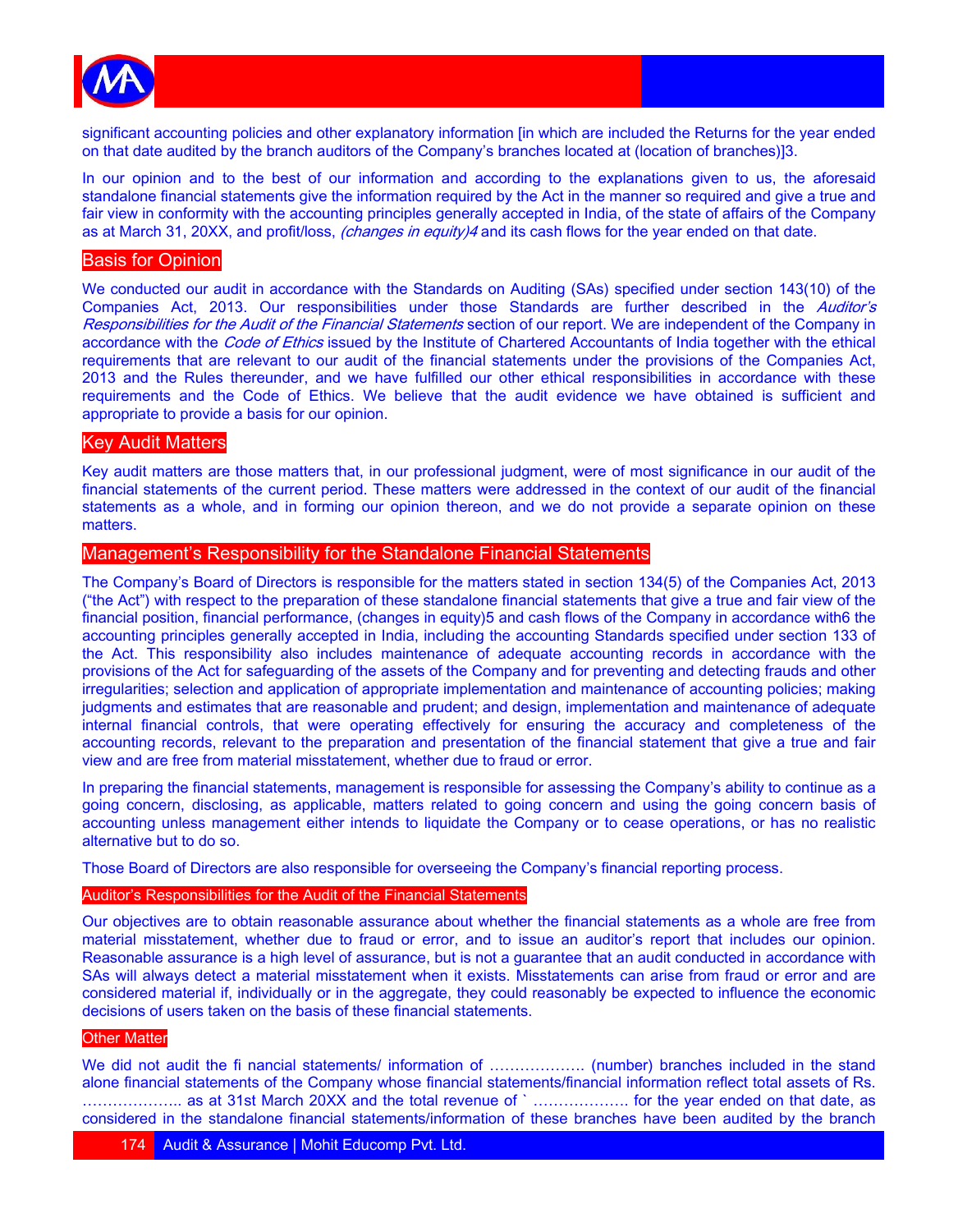

auditors whose reports have been furnished to us, and our opinion in so far as it relates to the amounts and disclosures included in respect of branches, is based solely on the report of such branch auditors.

Our opinion is not modified in respect of these matters.

#### Report on Other Legal and Regulatory Requirements

As required by the Companies (Auditor's Report) Order, 2016 ("the Order"), issued by the Central Government of India in terms of sub-section (11) of section 143 of the Companies Act, 2013, we give in the Annexure a statement on the matters specified in paragraphs 3 and 4 of the Order, to the extent applicable.

As required by Section 143(3) of the Act, we report that:

- (a) We have sought and obtained all the information and explanations which to the best of our knowledge and belief were necessary for the purposes of our audit.
- (b) In our opinion, proper books of account as required by law have been kept by the Company so far as it appears from our examination of those books [and proper returns adequate for the purposes of our audit have been received from the branches not visited by us.7]
- (c) [The reports on the accounts of the branch offices of the Company audited under Section 143(8) of the Act by branch auditors have been sent to us and have been properly dealt with by us in preparing this report8.]
- (d) The Balance Sheet, the Statement of Profit and Loss, and the Cash Flow Statement dealt with by this Report are in agreement with the books of account [*and with the returns received from the branches not visited by us9*].
- (e) In our opinion, the aforesaid standalone financial statements comply with the Accounting Standards specified under Section 133 of the Act, read with Rule 7 of the Companies (Accounts) Rules, 2014.
- (f) On the basis of the written representations received from the directors as on  $31<sup>st</sup>$  March, 20XX taken on record by the Board of Directors, none of the directors is disqualified as on 31st March, 20XX from being appointed as a director in terms of Section 164 (2) of the Act.
- (g) With respect to the adequacy of the internal financial controls over financial reporting of the Company and the operating effectiveness of such controls, refer to our separate Report in "Annexure A".
- (h) With respect to the other matters to be included in the Auditor's Report in accordance with Rule 11 of the Companies (Audit and Auditors) Rules, 2014, in our opinion and to the best of our information and according to the explanations given to us:

(i) The Company has disclosed the impact of pending litigations on its financial position in its financial statements – Refer Note XX to the financial statements; *[or the Company does not have any pending litigations which would impact* its financial position10]

(ii) The Company has made provision, as required under the applicable law or accounting standards, for material foreseeable losses, if any, on long-term contracts including derivative contracts – Refer Note XX to the financial statements; [or the Company did not have any long-term contracts including derivative contracts for which there were any material foreseeable losses.11]

(iii) There has been no delay in transferring amounts, required to be transferred, to the Investor Education and Protection Fund by the Company {or, following are the instances of delay in transferring amounts, required to be transferred, to the Investor Education and Protection Fund by the Company or there were no amounts which were required to be transferred to the Investor Education and Protection Fund by the Company12}.

> For XYZ & Co Chartered Accountants (Firm's Registration No.)

> > **Signature**

(Name of the Member Signing the Audit Report)

(Designation13)

Mohit Educomp Pvt. Ltd. | Audit & Assurance 175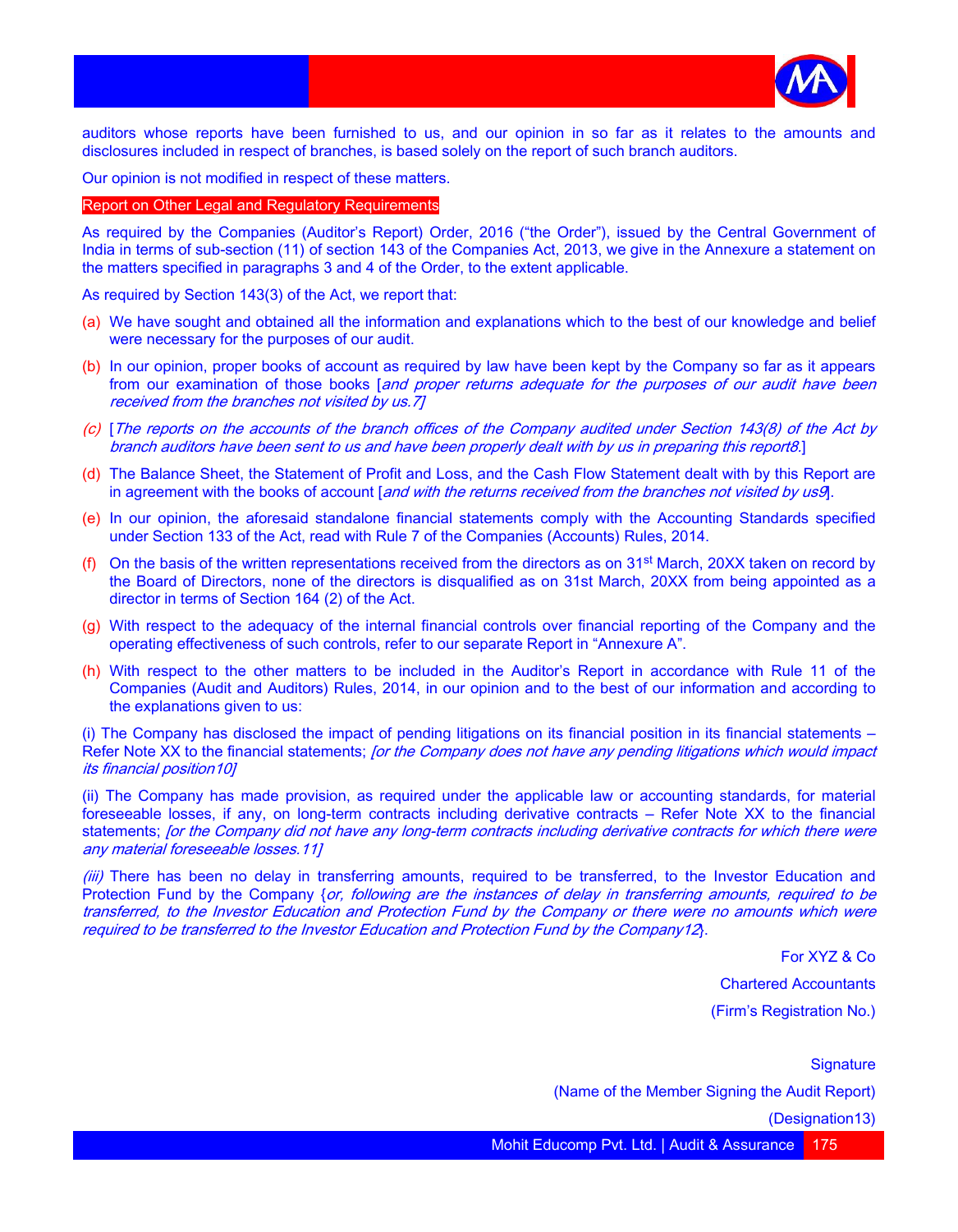



#### Place of Signature:

Date:

# MODIFICATIONS TO THE OPINION IN THE INDEPENDENT AUDITOR'S REPORT

Circumstances When a Modification to the Auditor's Opinion Is Required

The auditor shall modify the opinion in the auditor's report when:

(a) The auditor concludes that, based on the audit evidence obtained, the financial statements as a whole are not free from material misstatement; or

(b) The auditor is unable to obtain sufficient appropriate audit evidence to conclude that the financial statements as a whole are free from material misstatement.

|  |  |  |  |  | <b>Qualified Opinion</b> |  |
|--|--|--|--|--|--------------------------|--|
|--|--|--|--|--|--------------------------|--|

The auditor, having obtained sufficient appropriate audit evidence, concludes that misstatements are material, but not pervasive.

#### **Adverse Opinion**

The auditor shall express an adverse opinion when the auditor, having obtained sufficient appropriate audit evidence, concludes that misstatements, individually or in the aggregate, are both material and pervasive. **Disclaimer of Opinion** 

The auditor shall disclaim an opinion when he is unable to obtain sufficient appropriate audit evidence and he concludes that the possible effects on the financial statements of undetected misstatements could be both material and pervasive.

# Qualified Opinion

The auditor shall express a qualified opinion when:

(a) The auditor, having obtained sufficient appropriate audit evidence, concludes that misstatements, individually or in the aggregate, are material, but not pervasive, to the financial statements; or

(b) The auditor is unable to obtain sufficient appropriate audit evidence on which to base the opinion, but the auditor concludes that the possible effects on the financial statements of undetected misstatements, if any, could be material but not pervasive.

# Adverse Opinion

The auditor shall express an adverse opinion when the auditor, having obtained sufficient appropriate audit evidence, concludes that misstatements, individually or in the aggregate, are both material and pervasive to the financial statements.

Disclaimer of Opinion The auditor shall disclaim an opinion when the auditor is unable to obtain sufficient appropriate audit evidence on which to base the opinion, and the auditor concludes that the possible effects on the financial statements of undetected misstatements, if any, could be both material and pervasive.

The auditor shall disclaim an opinion when, in extremely rare circumstances involving multiple uncertainties, the auditor concludes that, notwithstanding having obtained sufficient appropriate audit evidence regarding each of the individual uncertainties, it is not possible to form an opinion on the financial statements due to the potential interaction of the uncertainties and their possible cumulative effect on the financial statements.

Definition of Pervasive – A term used, in the context of misstatements, to describe the effects on the financial statements of misstatements or the possible effects on the financial statements of misstatements, if any, that are undetected due to an inability to obtain sufficient appropriate audit evidence.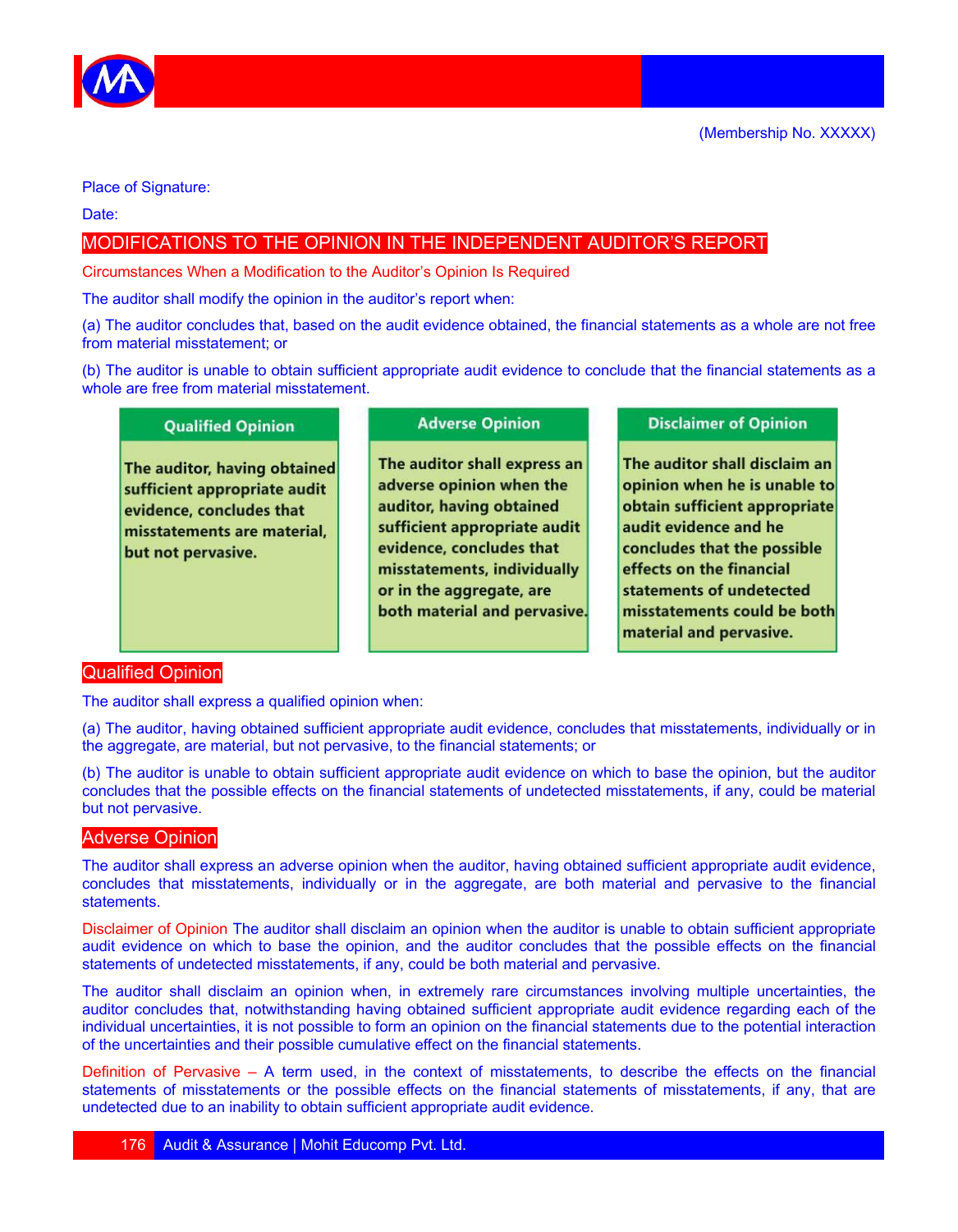

Pervasive effects on the financial statements are those that, in the auditor's judgment:

(i) Are not confined to specific elements, accounts or items of the financial statements;

(ii) If so confined, represent or could represent a substantial proportion of the financial statements; or

(iii) In relation to disclosures, are fundamental to users' understanding of the financial statements.

| Modification                                                         | Nature of Matter Giving Rise to the   Auditor's Judgment about the Pervasiveness of the Effects or Possible<br><b>Effects on the Financial Statements</b> |                               |
|----------------------------------------------------------------------|-----------------------------------------------------------------------------------------------------------------------------------------------------------|-------------------------------|
|                                                                      | <b>Material but Not Pervasive</b>                                                                                                                         | <b>Material and Pervasive</b> |
| Financial statements are materially   Qualified opinion<br>misstated |                                                                                                                                                           | <b>Adverse opinion</b>        |
| Inability<br>obtain<br>to<br>appropriate audit evidence              | sufficient   Qualified opinion                                                                                                                            | <b>Disclaimer of opinion</b>  |

# EMPHASIS OF MATTER PARAGRAPHS AND OTHER MATTER PARAGRAPHS IN THE INDEPENDENT AUDITOR'S REPORT.

Objective of the Auditor as per SA 706

As per SA 706 (Revised) on "Emphasis of Matter Paragraphs and Other Matter Paragraphs In The Independent Auditor's Report", the objective of the auditor, having formed an opinion on the financial statements, is to draw users' attention, when in the auditor's judgment it is necessary to do so, by way of clear additional communication in the auditor's report, to:

(a) A matter, although appropriately presented or disclosed in the financial statements, that is of such importance that it is fundamental to users' understanding of the financial statements; or

(b) As appropriate, any other matter that is relevant to users' understanding of the audit, the auditor's responsibilities or the auditor's report.

# **Definitions**

Emphasis of Matter paragraph – A paragraph included in the auditor's report that refers to a matter appropriately presented or disclosed in the financial statements that, in the auditor's judgment, is of such importance that it is fundamental to users' understanding of the financial statements.

Other Matter paragraph – A paragraph included in the auditor's report that refers to a matter other than those presented or disclosed in the financial statements that, in the auditor's judgment, is relevant to users' understanding of the audit, the auditor's responsibilities or the auditor's report.

#### Emphasis of Matter Paragraphs in the Auditor's Report

If the auditor considers it necessary to draw users' attention to a matter presented or disclosed in the financial statements that, in the auditor's judgment, is of such importance that it is fundamental to users' understanding of the financial statements, the auditor shall include an Emphasis of Matter paragraph in the auditor's report provided:

(a) The auditor would not be required to modify the opinion in accordance with SA 705 (Revised) as a result of the matter; and

(b) When SA 701 applies, the matter has not been determined to be a key audit matter to be communicated in the auditor's report.

#### Separate section for Emphasis of Matter paragraph

When the auditor includes an Emphasis of Matter paragraph in the auditor's report, the auditor shall:

(a) Include the paragraph within a separate section of the auditor's report with an appropriate heading that includes the term "Emphasis of Matter";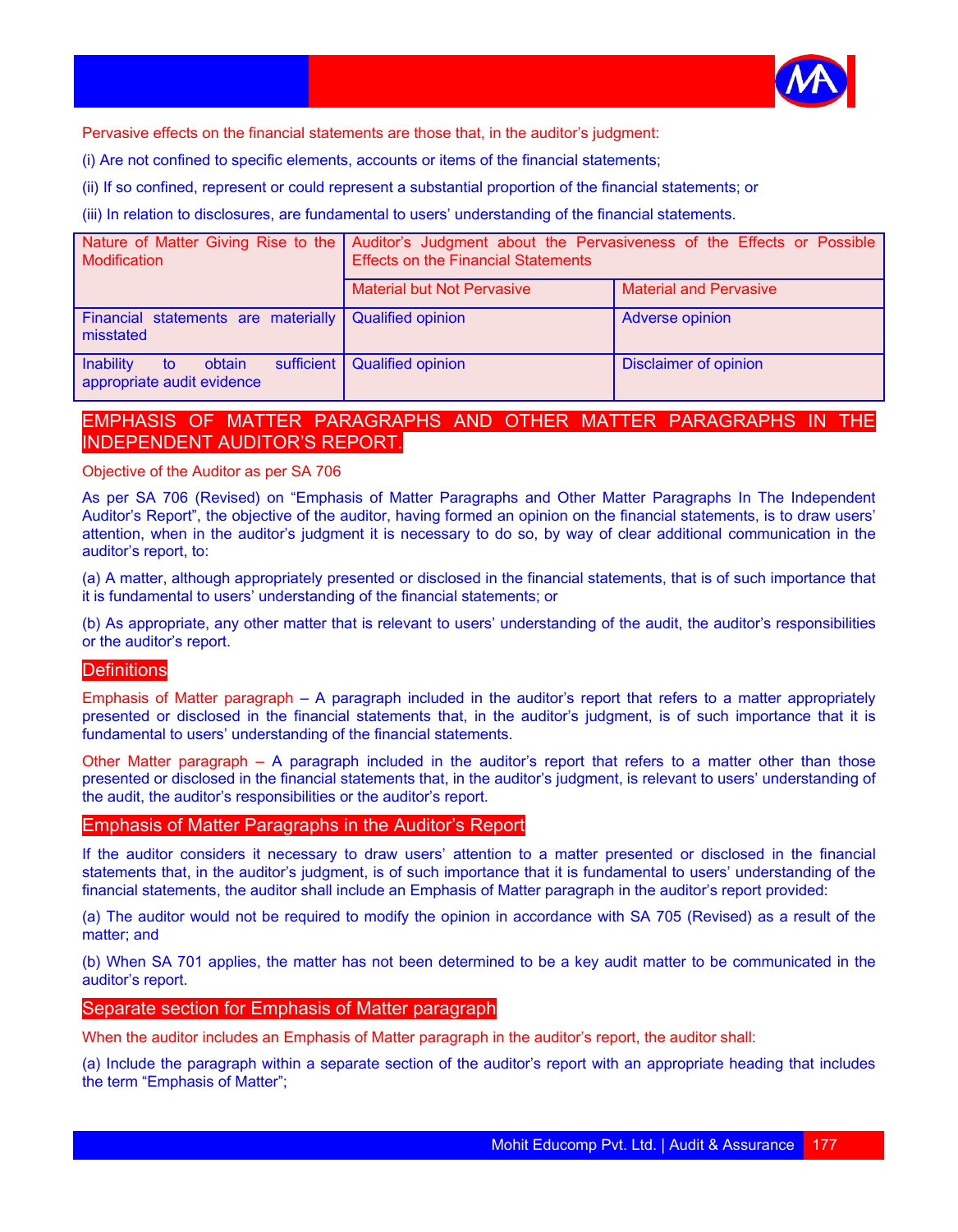

(b) Include in the paragraph a clear reference to the matter being emphasized and to where relevant disclosures that fully describe the matter can be found in the financial statements. The paragraph shall refer only to information presented or disclosed in the financial statements; and

(c) Indicate that the auditor's opinion is not modified in respect of the matter emphasized.

# Other Matter Paragraphs in the Auditor's Report

If the auditor considers it necessary to communicate a matter other than those that are presented or disclosed in the financial statements that, in the auditor's judgment, is relevant to users' understanding of the audit, the auditor's responsibilities or the auditor's report, the auditor shall include an Other Matter paragraph in the auditor's report, provided:

(a) This is not prohibited by law or regulation; and

(b) When SA 701 applies, the matter has not been determined to be a key audit matter to be communicated in the auditor's report.

#### Separate section for Other Matter paragraph

When the auditor includes an Other Matter paragraph in the auditor's report, the auditor shall include the paragraph within a separate section with the heading "Other Matter," or other appropriate heading.

# COMMUNICATING KEY AUDIT MATTERS IN THE INDEPENDENT AUDITOR'S REPORT

Definition of Key Audit Matters : Those matters that, in the auditor's professional judgment, were of most significance in the audit of the financial statements of the current period. Key audit matters are selected from matters communicated with those charged with governance.

#### Purpose of Communicating Key Audit Matters

As per SA 701, "Communicating Key Audit Matters in the Auditor's Report", the purpose of communicating key audit matters is to enhance the communicative value of the auditor's report by providing greater transparency about the audit that was performed. Communicating key audit matters provides additional information to intended users of the financial statements to assist them in understanding those matters that, in the auditor's professional judgment, were of most significance in the audit of the financial statements of the current period. Communicating key audit matters may also assist intended users in understanding the entity and areas of significant management judgment in the audited financial statements.

# Objectives of the Auditor regarding Key Audit Matters

As per SA 701, "Communicating Key Audit Matters in The Independent Auditor's Report", the objectives of the auditor are to determine key audit matters and, having formed an opinion on the financial statements, communicate those matters by describing them in the auditor's report.

#### Determining Key Audit Matters

The auditor shall determine, from the matters communicated with those charged with governance, those matters that required significant auditor attention in performing the audit.

In making this determination, the auditor shall take into account the following:

(a) Areas of higher assessed risk of material misstatement, or significant risks identified in accordance with SA 315.

(b) Significant auditor judgments relating to areas in the financial statements that involved significant management judgment, including accounting estimates that have been identified as having high estimation uncertainty.

(c) The effect on the audit of significant events or transactions that occurred during the period.

The auditor shall determine which of the matters determined in accordance with above stated para were of most significance in the audit of the financial statements of the current period and therefore are the key audit matters.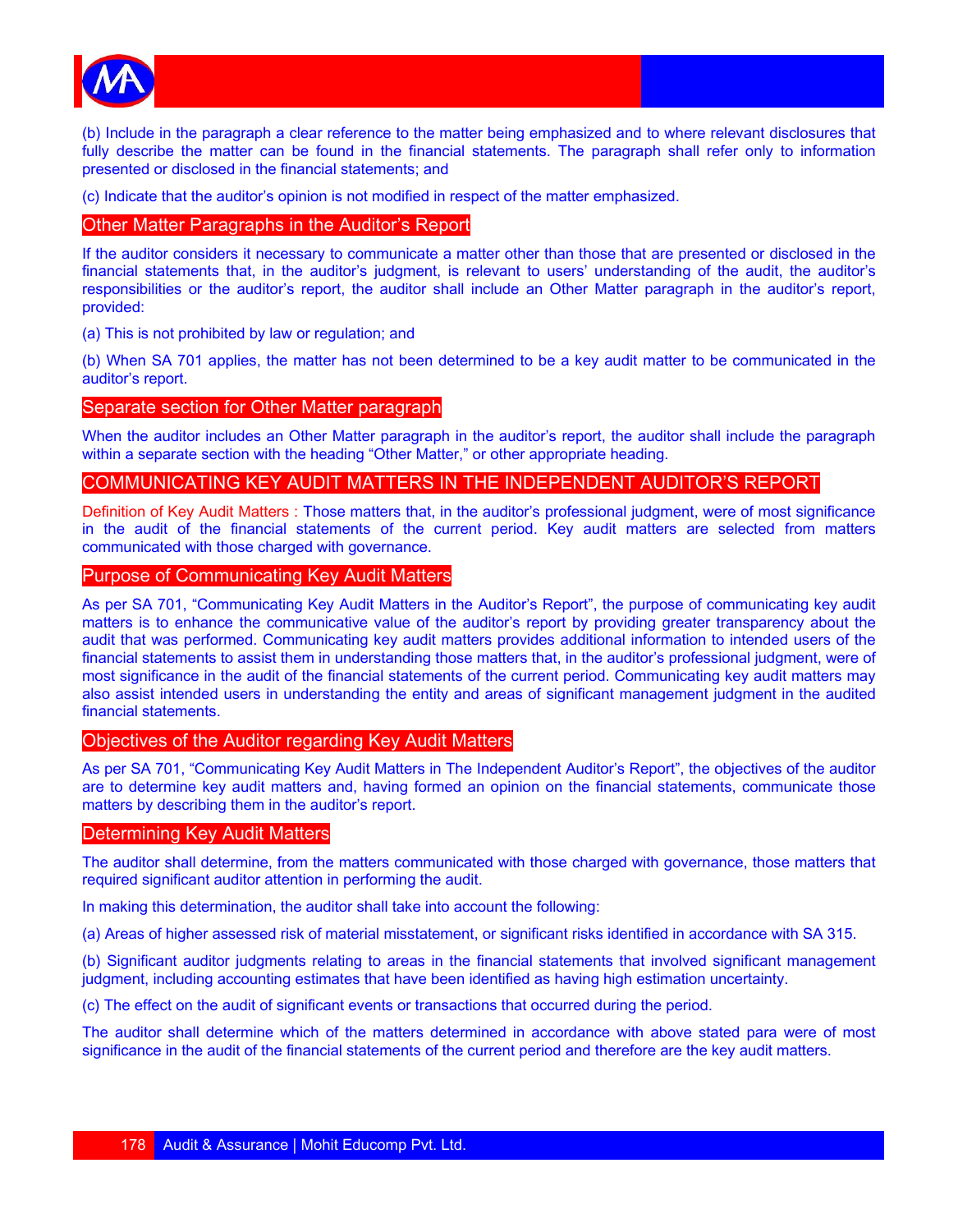

### Communicating Key Audit Matters

The auditor shall describe each key audit matter, using an appropriate subheading, in a separate section of the auditor's report under the heading "Key Audit Matters". The introductory language in this section of the auditor's report shall state that:

(a) Key audit matters are those matters that, in the auditor's professional judgment, were of most significance in the audit of the financial statements [of the current period]; and

(b) These matters were addressed in the context of the audit of the financial statements as a whole, and in forming the auditor's opinion thereon, and the auditor does not provide a separate opinion on these matters.

#### Communicating Key Audit Matters- not a substitute for disclosure in the Financial Statements etc.

Communicating key audit matters in the auditor's report is in the context of the auditor having formed an opinion on the financial statements as a whole. Communicating key audit matters in the auditor's report is not:

(a) A substitute for disclosures in the financial statements that the applicable financial reporting framework requires management to make, or that are otherwise necessary to achieve fair presentation;

(b) A substitute for the auditor expressing a modified opinion when required by the circumstances of a specific audit engagement in accordance with SA 705 (Revised);

(c) A substitute for reporting in accordance with SA 570 when a material uncertainty exists relating to events or conditions that may cast significant doubt on an entity's ability to continue as a going concern; or

(d) A separate opinion on individual matters.

# STANDARD ON AUDITING-710, "COMPARATIVE INFORMATION-CORRESPONDING FIGURES AND COMPARATIVE FINANCIAL STATEMENTS"

#### The Nature of the Comparative Information

The nature of the comparative information that is presented in an entity's financial statements depends on the requirements of the applicable financial reporting framework. There are two different broad approaches to the auditor's reporting responsibilities in respect of such comparative information: corresponding figures and comparative financial statements. The approach to be adopted is often specified by law or regulation but may also be specifi ed in the terms of engagement.

The essential audit reporting differences between the approaches are:

(a) For corresponding figures, the auditor's opinion on the financial statements refers to the current period only; whereas

(b) For comparative financial statements, the auditor's opinion refers to each period for which financial statements are presented.

Definition of Comparative information – The amounts and disclosures included in the financial statements in respect of one or more prior periods in accordance with the applicable financial reporting framework.

### Audit Procedures regarding comparative information

The auditor shall determine whether the financial statements include the comparative information required by the applicable financial reporting framework and whether such information is appropriately classified. For this purpose, the auditor shall evaluate whether:

(a) The comparative information agrees with the amounts and other disclosures presented in the prior period; and

(b) The accounting policies reflected in the comparative information are consistent with those applied in the current period or, if there have been changes in accounting policies, whether those changes have been properly accounted for and adequately presented and disclosed.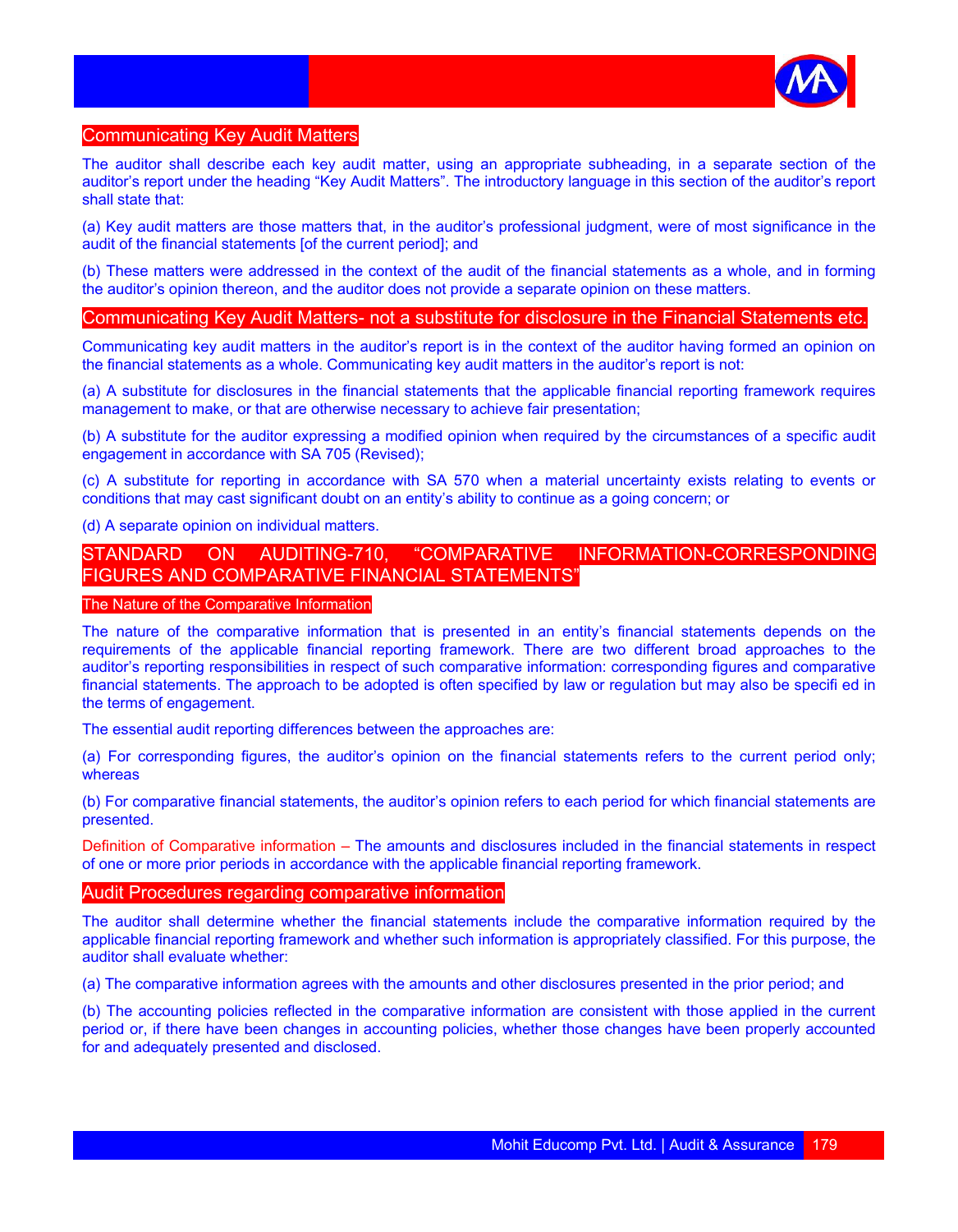

### Audit Reporting regarding Corresponding Figures

Definition of Corresponding figures – Comparative information where amounts and other disclosures for the prior period are included as an integral part of the current period financial statements, and are intended to be read only in relation to the amounts and other disclosures relating to the current period (referred to as "current period figures"). The level of detail presented in the corresponding amounts and disclosures is dictated primarily by its relevance to the current period figures.

# When corresponding figures are presented, the auditor's opinion shall not refer to the corresponding fi gures except in the following circumstances.

1. If the auditor's report on the prior period, as previously issued, included a qualified opinion, a disclaimer of opinion, or an adverse opinion and the matter which gave rise to the modification is unresolved, the auditor shall modify the auditor's opinion on the current period's financial statements. In the Basis for Modification paragraph in the auditor's report, the auditor shall either:

(a) Refer to both the current period's figures and the corresponding figures in the description of the matter giving rise to the modification when the effects or possible effects of the matter on the current period's figures are material; or

(b) In other cases, explain that the audit opinion has been modified because of the effects or possible effects of the unresolved matter on the comparability of the current period's figures and the corresponding figures.

2. If the auditor obtains audit evidence that a material misstatement exists in the prior period financial statements on which an unmodified opinion has been previously issued, the auditor shall verify whether the misstatement has been dealt with as required under the applicable financial reporting framework and, if that is not the case, the auditor shall express a qualified opinion or an adverse opinion in the auditor's report on the current period financial statements, ed.

3. Prior Period Financial Statements Not Audited - If the prior period financial statements were not audited, the auditor shall state in an Other Matter paragraph in the auditor's report that the corresponding figures are unaudited. Such a statement does not, however, relieve the auditor of the requirement to obtain sufficient appropriate audit evidence that the opening balances do not contain misstatements that materially affect the current period's financial statements.

#### Comparative Financial Statements

Definition: Comparative information where amounts and other disclosures for the prior period are included for comparison with the financial statements of the current period but, if audited, are referred to in the auditor's opinion. The level of information included in those comparative financial statements is comparable with that of the financial statements of the current period.

Auditor's opinion- to refer each period: When comparative financial statements are presented, the auditor's opinion shall refer to each period for which financial statements are presented and on which an audit opinion is expressed.

When reporting on prior period financial statements in connection with the current period's audit, if the auditor's opinion on such prior period financial statements differs from the opinion the auditor previously expressed, the auditor shall disclose the substantive reasons for the different opinion in an Other Matter paragraph in accordance with SA 706.

#### Question.1

The auditor shall express a qualified opinion when the auditor concludes that the financial statements are prepared, in all material respects, in accordance with the applicable financial reporting framework.

#### Answer

Incorrect: The auditor shall express an unmodified opinion when the auditor concludes that the financial statements are prepared, in all material respects, in accordance with the applicable financial reporting framework.

#### Question.2

There is no need of addressee in the Auditor's report.